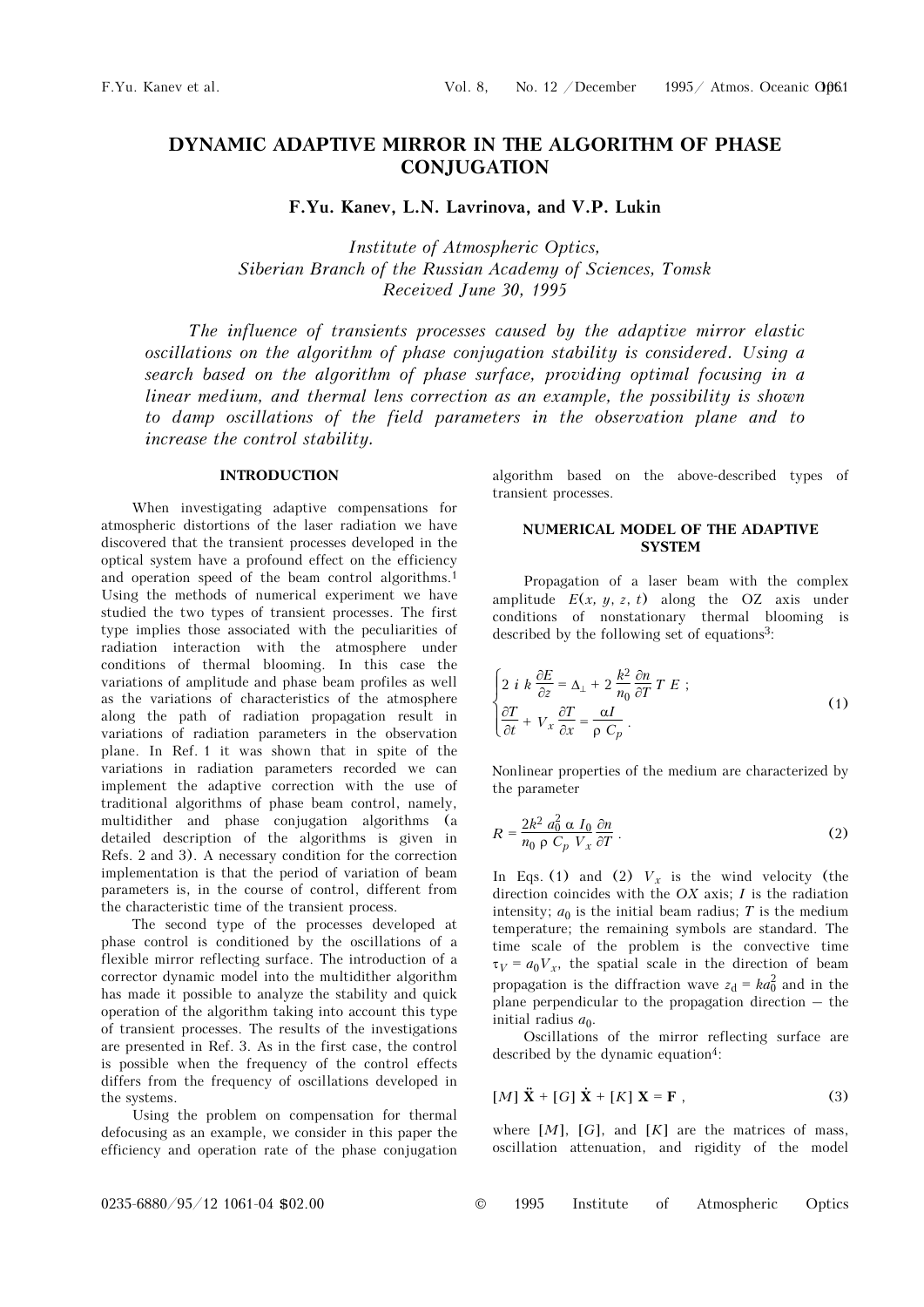mirror, **F** is the vector of external forces applied to the points of the actuators fixation, **X** is the vector of the mirror reflecting surface shifts at the nodes of the computational grid. Equation (3) and the matrices were obtained using the virtual movement method, Ref. 4.

The computer program, simulating the deformations of the mirror, was divided into two blocks. The first block (computation of [*M*], [*G*], and [*K*]) matrices was taken from the general model of adaptive system and it was written beforehand. The corresponding part of the program was written in two languages – Visual BASIC and FORTRAN. This enabled us to use the possibilities of the Visual BASIC when creating the graphic interface as well as the high operation rate of the FORTRAN language when making the mathematical operations. The second block, incorporated directly into the model of an adaptive system, is the subroutine for solution of the set of differential equations (3) with the initial conditions corresponding to a plane mirror.



*FIG. 1. Schematic representation of the mirror model:*   $\bullet$  *is for points of actuators fixation;*  $\circ$  *is for points of mirror fixation on the support.* 

A schematic illustration of the mirror used in the numerical experiments is given in Fig. 1. Selection of the corrector geometry is substantiated in Ref. 5, where it is shown that this mirror makes it possible to reproduce the low-order Zernike polynomials with an accuracy of 10 to 20% and provides a satisfactory efficiency of compensation for thermal blooming.

### **IMPLEMENTATION OF THE CONTROL BY SETTING OPTIMAL FOCUSING IN A LINEAR MEDIUM AS AN EXAMPLE**

To simplify the problem, before introducing the mirror into the algorithm of beam control, we first consider reproduction of a surface *U*opt, corresponding to optimal focusing in a linear medium at the path  $z = 0.5$ , by a dynamic corrector. The components  $F_i$  of the vector **F** entering into the right-hand side of Eq. (3) were determined by the least squares method. It was assumed when setting the focusing that the load on the mirror varies step by step (Fig. 2*c*):

$$
\begin{cases}\nF_i = 0, & t < 0, \\
F_i = F_{i \text{ opt}}, & t \ge 0,\n\end{cases}
$$
\n(4)

where  $i = 1, ..., N$ , *N* is the number of actuators,  $F_{i \text{ opt}}$ are the forces determined by the least squares method. The shifts of a reflecting surface of the mirror in this example are given in Fig. 2*a*, the numbers at the curves correspond to the numbers of points on the surface in Fig. 1. Oscillations of peak intensity

$$
I_{\rm m}(t) = \max_{x, y} I(x, y, z_0, t)
$$

in the observation plane  $z = z_0$  are illustrated in Fig. 2*b*. The figure shows that the mean value of *I*<sup>m</sup> increases during the observation time, but the amplitude of the parameter oscillation is much higher than these variations.



*FIG. 2. Oscillations of points of the mirror reflecting surface (a) and oscillations of peak radiation intensity on the object (b) at a stepwise variation of load (c) applied to the mirror.* 

It is shown below that the transient processes associated with the elastic deformations result in the divergence of the phase conjugation algorithm. Therefore for the control implementation it is necessary to decrease the oscillation amplitude  $I<sub>m</sub>$ . To meet this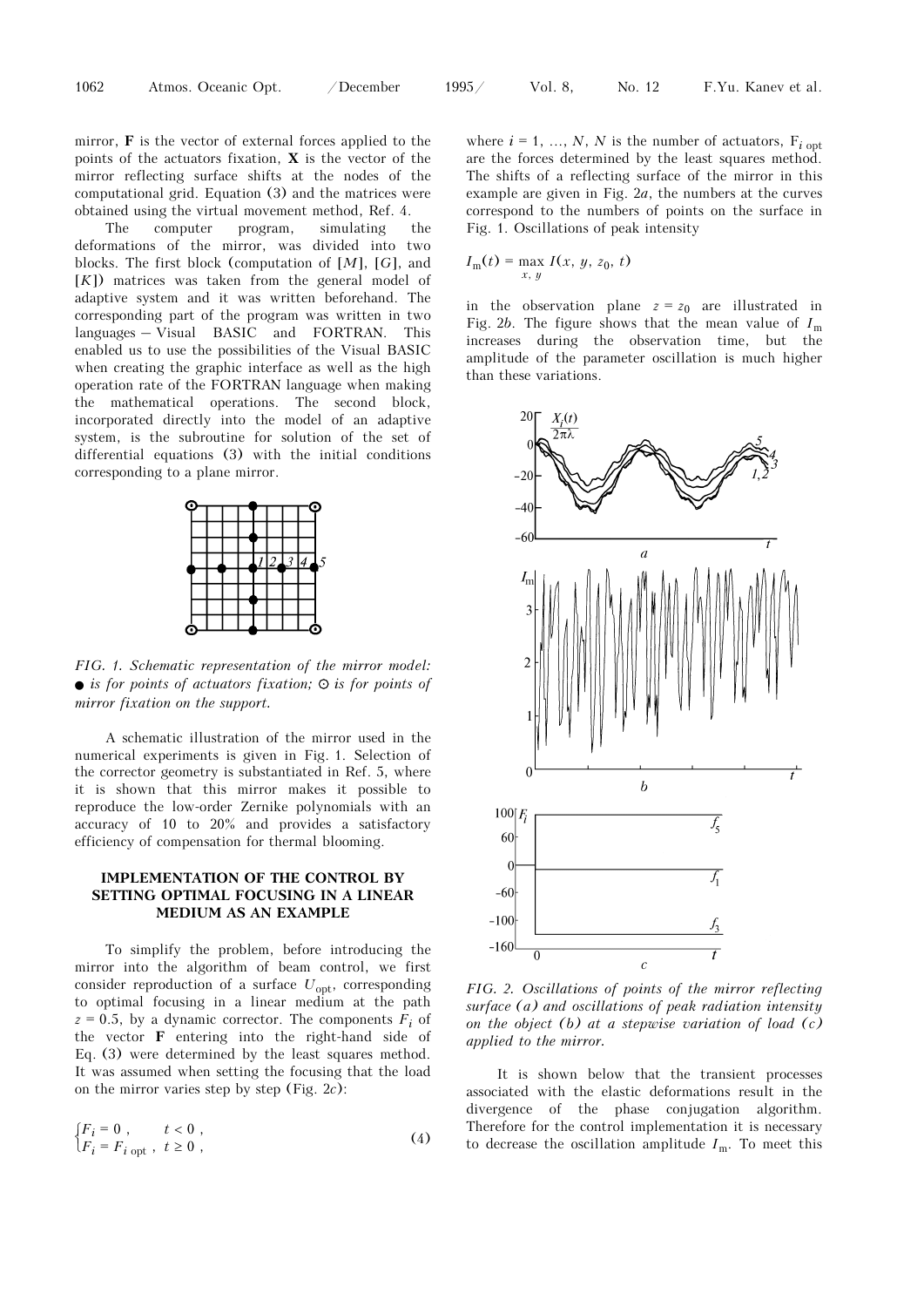requirement, slow variation of the load on the mirror is used, i.e., the forces of  $F_i$  achieve the values of  $F_i$  opt not in a stepwise manner (Fig. 2*b*) but gradually as is shown in Fig. 3*b*. For this case Figs. 3*a* and *b* show the oscillations of the points of the reflecting surface and the variations of  $I_m$ . When comparing these figures with Figs. 2*a* and *b*, a considerable decrease of the oscillation amplitude is observed.



*FIG. 3. Oscillations of points of the mirror reflecting surface (a) and oscillations of peak radiation intensity on the object (b) at a smooth variation of the load (c) applied to the mirror.* 

For the beam control we used the algorithm of a modified phase conjugation

$$
U(x, y, t) = (1 - \alpha) U(x, y, t - \tau_d) - \alpha \varphi(x, y, t), (5)
$$

providing higher stability in the nonlinear medium as compared with the conventional phase conjugation method. In Eq. (5)  $U(x, y, t - \tau_d)$  is the phase beam profile at the time moment  $t - \tau_d$  ( $\tau_d$  is the time between iteration steps);  $\alpha$  is the factor we select empirically from the interval [0, 1];  $\varphi(x, y, t)$  is the phase of the wave reflected from an object (or a reference beam). In the nonlinear medium the algorithm allows the correction for aberrations, and in the linear medium the optimal focusing is determined. In both cases the algorithm is iterative.



*FIG. 4. Change of the convergence of the algorithm given by Eq. (5) in a linear medium when passing from stepwise variation of the load to the mirror (curve 1) to smooth variation (curves 2 and 3).* 

The change of peak intensity during the process of beam control based on Eq. (5) in the linear medium is illustrated in Fig. 4, curve *1*. The values of the components of the vector **F** at each iteration were found by the method of least squares; at the iteration change the components of the vector **F** varied stepwise. As the results have shown, the use of the algorithm results in the increase of the mean values of  $I_m$ , but in the system the high-amplitude oscillations of the parameters develop. The decrease of the oscillation amplitude and stable growth of the field concentration in the observation plane are obtained at gradual variation of the load to the mirror, as in the case with reproduction of optimal focusing (Fig. 4, curves *2* and *3*).

#### **CORRECTION FOR THERMAL BLOOMING**

The results of correction for thermal blooming based on the algorithm (5) involving the use of a flexible dynamic mirror in an adaptive system of the model and with smooth variation of the load **F** in the iteration process are presented in Fig. 5.



*FIG. 5. Implementation of the algorithm given by Eq.* (5) in a nonlinear medium  $(R = -20)$ . Variation *of the focusing criterion with (curve 1) and without (curve 2) a control.* 

The field concentration on the object, as usually in the problems on thermal distortion compensation, is characterized by the focusing criterion